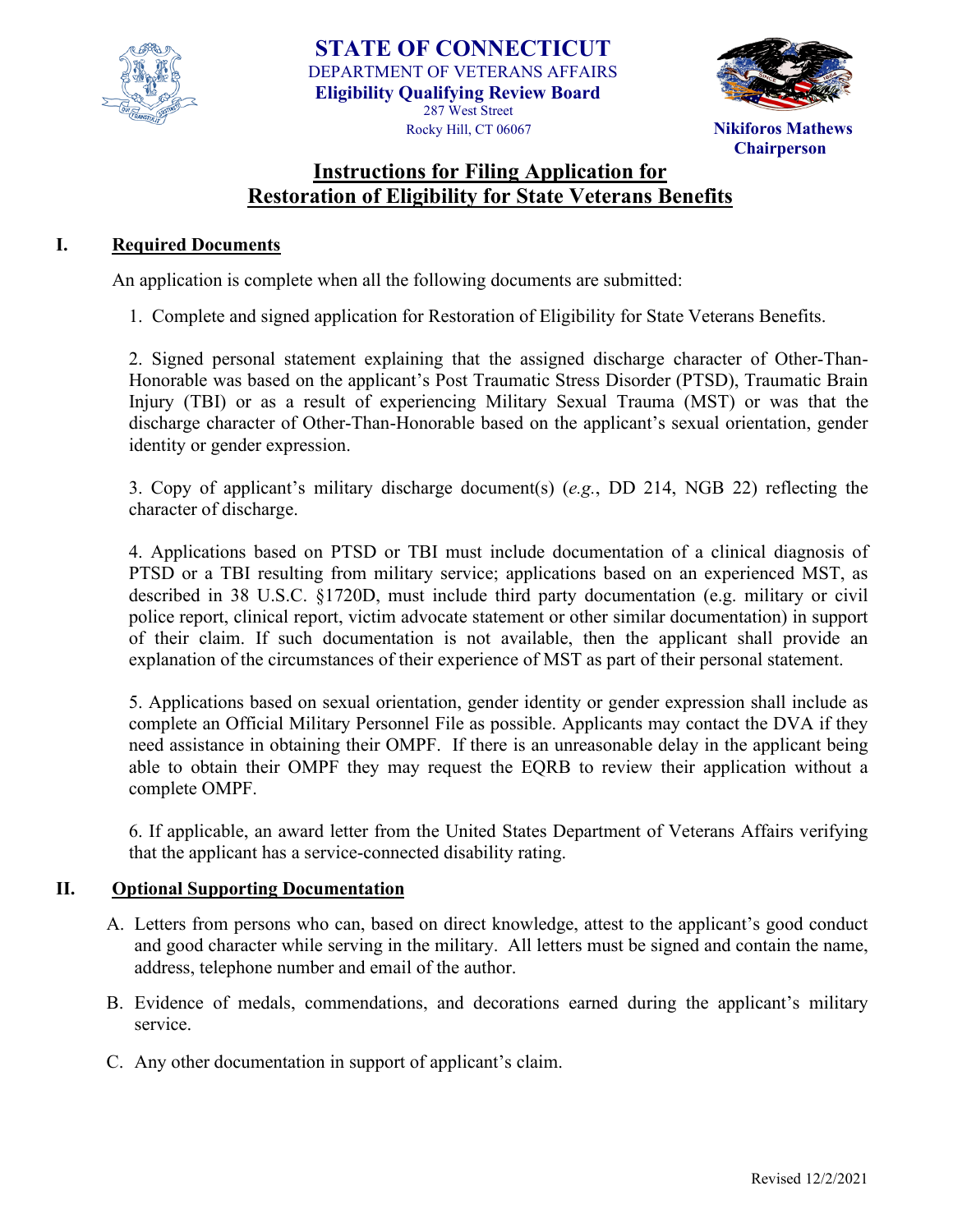# **III. Submission of Application**

Applications may be sent via email with all attachments to: **[EQRB.dva@ct.gov](mailto:EQRB.dva@ct.gov)**

Or via U.S. Mail to: **Eligibility Qualifying Review Board Department of Veterans Affairs 287 West Street, Rocky Hill CT 06067.** 

Questions may be emailed to **[OAA.dva@ct.gov](mailto:OAA.dva@ct.gov)** or call: 860-616-3685